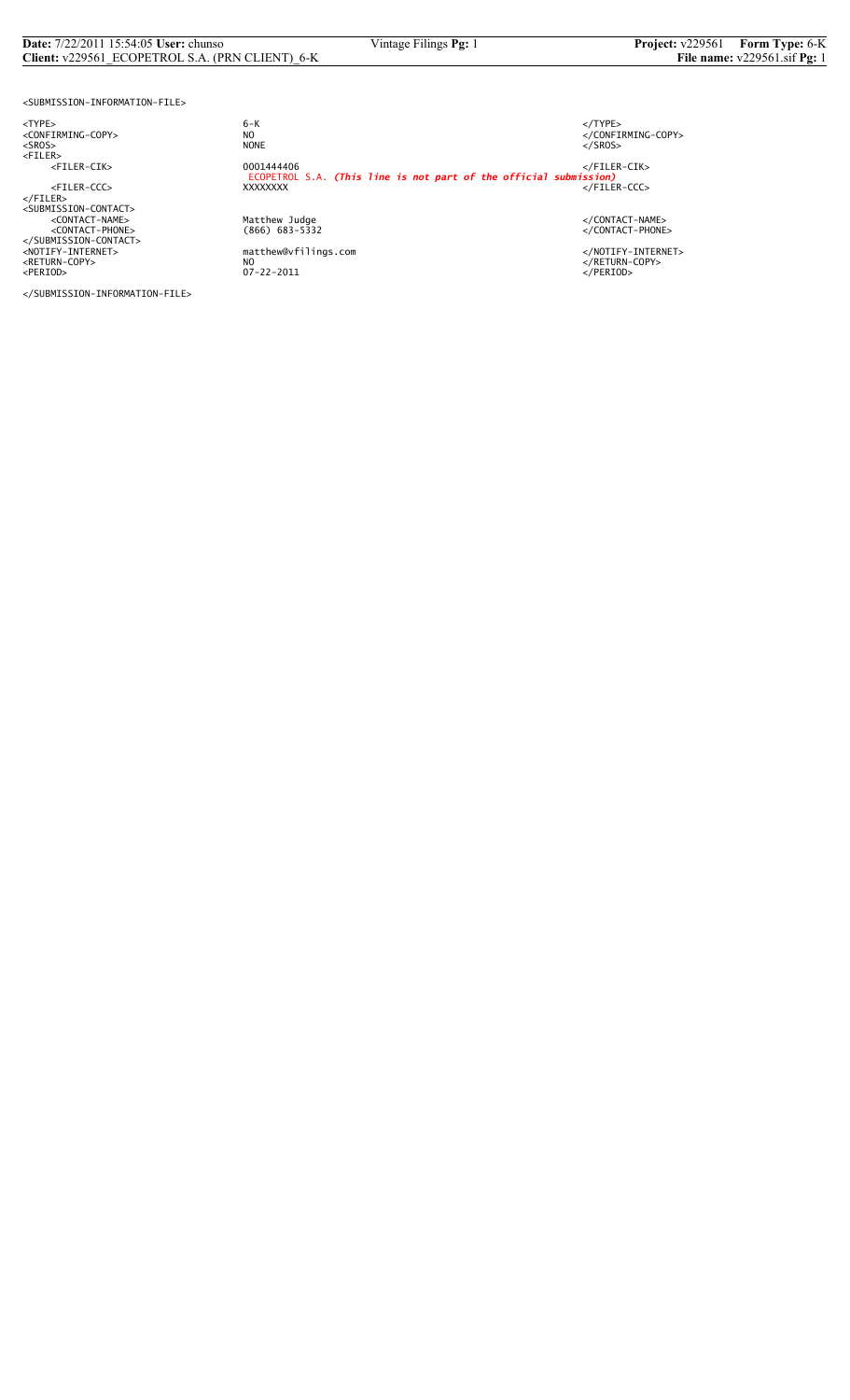#### **SECURITIES AND EXCHANGE COMMISSION Washington, D.C. 20549**

 $\overline{a}$ 

 $\overline{a}$ 

 $\overline{a}$ 

#### **FORM 6-K REPORT OF FOREIGN PRIVATE ISSUER PURSUANT TO RULE 13a-16 OR 15d-16 OF THE SECURITIES EXCHANGE ACT OF 1934**

July 2011

Commission File Number: 333-153452

**ECOPETROL S.A.**

*(Exact name of registrant as specified in its Charter)*  $\overline{a}$ 

> Carrera 7 No. 37 – 69 BOGOTA – COLOMBIA

*(Address of registrant's principal executive offices)*  $\overline{a}$ 

Indicate by check mark whether the registrant files or will file annual reports under cover Form 20-F or Form 40-F.

Form 20-F  $\boxtimes$  Form 40-F  $\Box$ 

Indicate by check mark if the registrant is submitting the Form 6-K in paper as permitted by Regulation S-T Rule 101(b)(1):

 $Yes$   $\square$  No  $\boxtimes$ 

Indicate by check mark if the registrant is submitting the Form 6-K in paper as permitted by Regulation S-T Rule 101(b)(7):

 $Yes$   $\square$  No  $\boxtimes$ 

Indicate by check mark whether by furnishing the information contained in this Form, the registrant is also thereby furnishing the information to the Commission pursuant to Rule 12g3-2(b) under the Securities Exchange Act of 1934.

Yes □ No ⊠

If "Yes" is marked, indicate below the file number assigned to the registrant in connection with Rule  $12g3-2(b)$ : 82-  $N/A$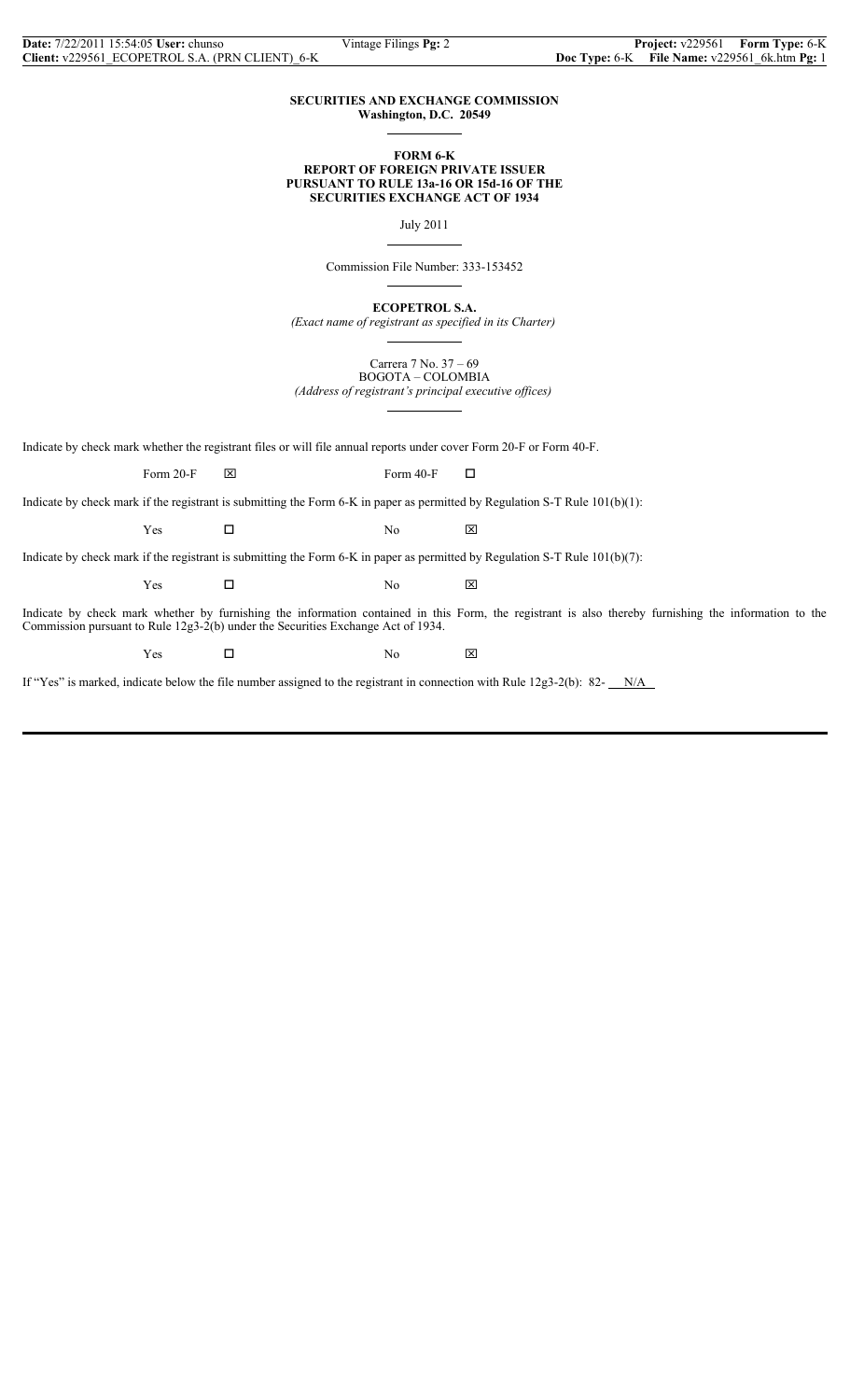| <b>Date:</b> 7/22/2011 15:54:05 User: chunso    | Vintage Filings $Pg: 3$ | <b>Project:</b> v229561                           | <b>Form Type: 6-K</b> |
|-------------------------------------------------|-------------------------|---------------------------------------------------|-----------------------|
| Client: v229561 ECOPETROL S.A. (PRN CLIENT) 6-K |                         | Doc Type: $6-K$ File Name: $v229561$ 6k.htm Pg: 2 |                       |

### **Extraordinary Shareholders' Meeting**

The Chief Executive Officer of Ecopetrol S.A. hereby calls on Shareholders to attend the extraordinary shareholders' meeting to be held on Wednesday, August 3rd, 2011, starting at 7:30 a.m., at the International Center of Business and Exhibitions (Centro Internacional de Negocios y Exposiciones, Corferias), located at Carrera 37 No. 24 – 67 in Bogota, Colombia.

The agenda of the meeting will be:

- Safety guidelines
- 2. Quorum verification<br>3. Opening by the Chie<br>4. Approval of the ager
- Opening by the Chief Executive Officer of Ecopetrol S.A.
- 4. Approval of the agenda<br>5. Appointment of the Pres
- 5. Appointment of the President for the meeting<br>6. Appointment of the Commission in charge of<br>7. Appointment of the Commission in charge of
- Appointment of the Commission in charge of scrutinizing elections and polling
- 7. Appointment of the Commission in charge of reviewing and approving the minutes of the meeting 8. Election of the Board of Directors (originated in the eighth position's vacancy, which correspondent
- Election of the Board of Directors (originated in the eighth position's vacancy, which corresponds to the Director nominated by the departments that produce hydrocarbons exploited by Ecopetrol)

The résumés of the current Directors and the candidate nominated by the departments that produce hydrocarbons exploited by Ecopetrol are available to the shareholders on Ecopetrol´s Web site.

Shareholders that are not able to attend the Shareholders´ Meeting may be represented through a proxy, granted in writing, pursuant to the requirements provided for under Colombian Corporate Law. In order to facilitate the fulfillment of these requirements, shareholders are allowed to download from the website, various proxy models that have been designed for each relevant case.

Except for the cases of legal representation, officers and employees of Ecopetrol S.A. shall not be entitled to represent shares other than their own, while in exercise of their posts, nor shall be allowed to substitute the powers of attorney conferred upon them.

In all events, shareholders´ representation shall be subject to the rules set forth under Colombian Corporate Law and Securities Regulations, concerning illegal, unauthorized and unsafe practices by the issuers of securities.

#### JAVIER G. GUTIERREZ PEMBERTHY **Chief Executive Officer**

#### **RECOMMENDATIONS:**

- Have your identity document at hand, and if you are representing other shares, the respective proxy.
- The doors of Corferias and the registration spots will be opened from 6:30 a.m. onwards.
- Entry of accompanying persons will be allowed only for physically handicapped Shareholders, elder adults and under aged individuals.
- No kits (presents) or food will be provided to the attendees.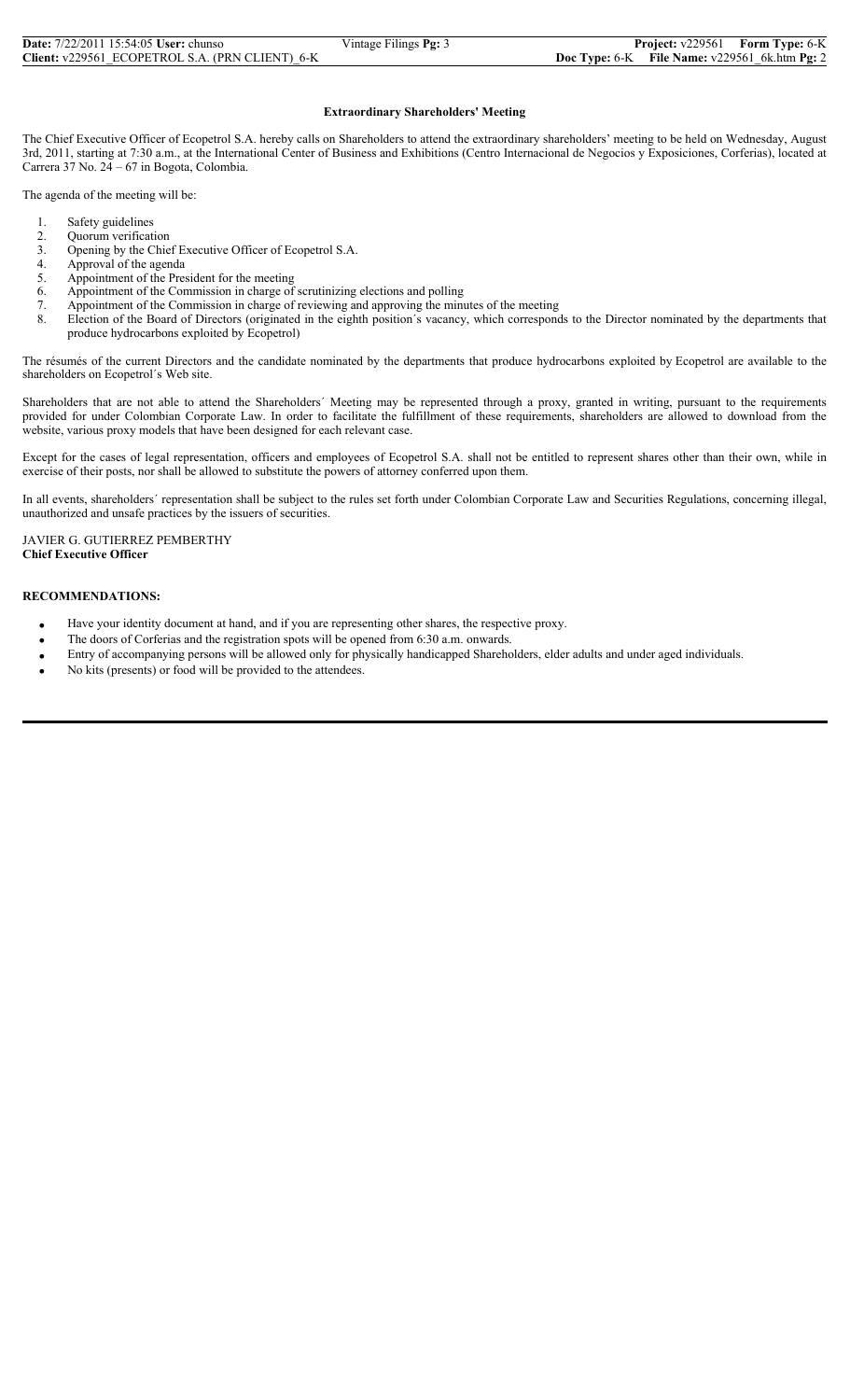**For further information please contact:** Shareholders' and Investors´ Office Calle 81 No. 19A-18, Edificio Country, Piso 2 Phone: Bogota: 307 70 75; rest of the country: 01 8000 113434 E-mail: accionistas@ecopetrol.com.co www.ecopetrol.com.co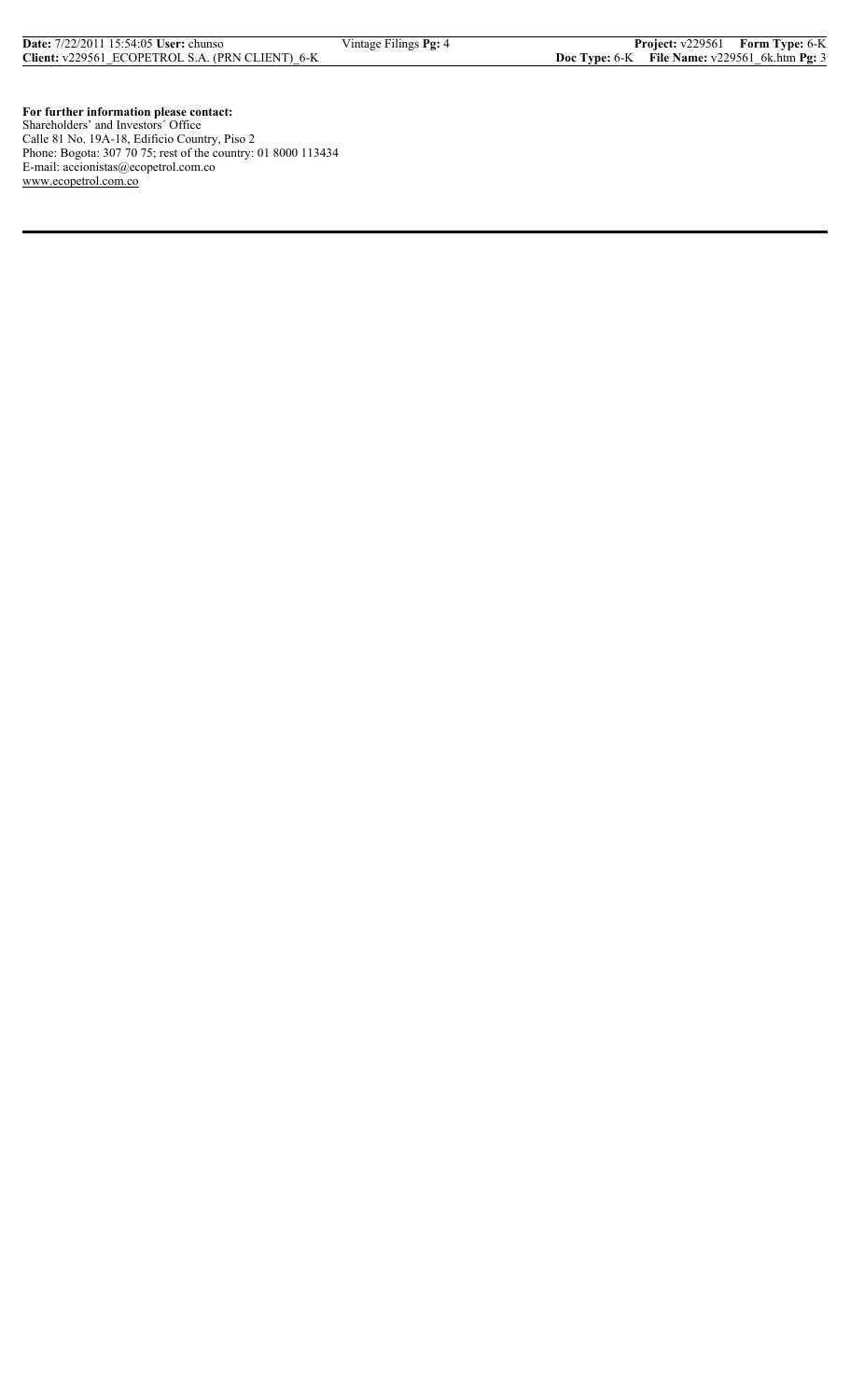| <b>Date:</b> 7/22/2011 15:54:05 <b>User:</b> chunso | Vintage Filings Pg: 5 |                                                        | Project: v229561 Form Type: 6-K |
|-----------------------------------------------------|-----------------------|--------------------------------------------------------|---------------------------------|
| Client: v229561 ECOPETROL S.A. (PRN CLIENT) 6-K     |                       | <b>Doc Type:</b> 6-K File Name: $v229561$ 6k.htm Pg: 4 |                                 |

## **SIGNATURE**

Pursuant to the requirements of the Securities Exchange Act of 1934, the Registrant has duly caused this report to be signed on its behalf by the undersigned, thereto duly authorized.

Date: July 22, 2011

Ecopetrol S.A.

By: /s/ Adriana M. Echeverri

 Name: Adriana M. Echeverri Title: Chief Financial Officer